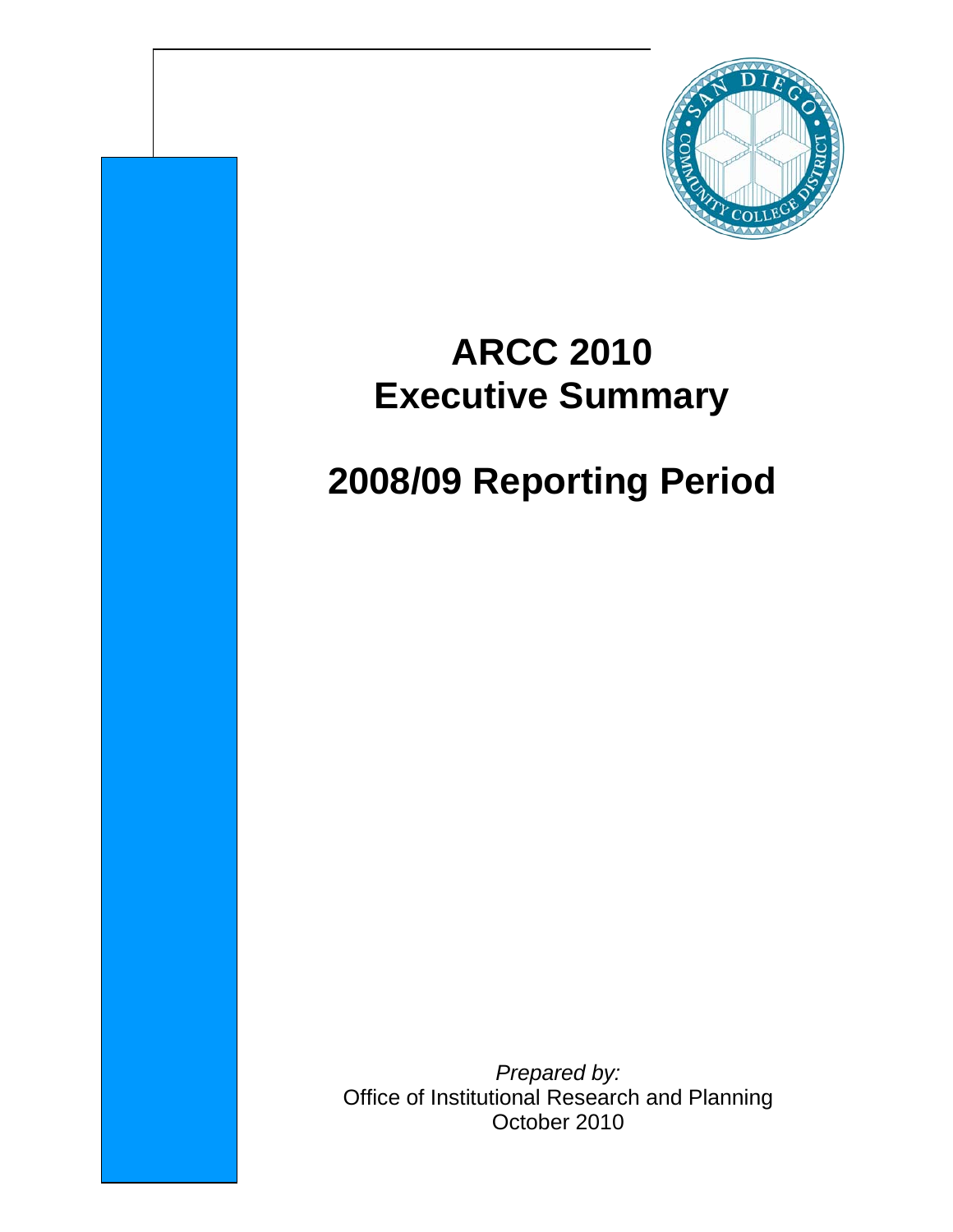### **Introduction**

Accountability Reporting for Community Colleges (ARCC) provides a framework for an annual evaluation of California community colleges with measurable performance indicators developed by the Chancellor's Office in consultation with researchers. The 20[1](#page-1-0)0 report represents the fifth formal year of reporting ARCC indicators<sup>1</sup>, including:

- 1. Student Progress and Achievement Rate: Degree, Certificate or Transfer
- 2. Percent of Students Who Attempted a Degree/Certificate/Transfer Course and Earned at Least 30 Units
- 3. Annual Persistence Rate
- 4. Annual Successful Course Completion Rate for Credit Vocational Courses
- 5. Annual Successful Course Completion Rate for Credit Basic Skills Courses
- 6. Improvement Rates for Credit ESL and Basic Skills Courses
- 7. CDCP Progress and Achievement Rate for Continuing Education

The ARCC report includes statewide indicators and peer groups<sup>[2](#page-1-1)</sup> as a frame of reference for benchmark reporting.

## **Highlights**

#### **Outcomes**

- The colleges have shown modest, positive gains from the initial cohort to the most recent cohort on four to six of the seven credit ARCC indicators.
- All colleges performed above the statewide average on the SPAR rate and basic skills course completion, but below on the percent of students who attempted a Degree/Certificate/Transfer course and earned 30+ units, annual persistence, and credit basic skills improvement.
- In the most recent cohort, the colleges performed below their peer groups on the majority of credit indicators. Performance varied by college; however, all colleges performed below their peer groups on annual persistence, basic skills course completion, and credit ESL improvement.
- The non-credit CDCP performance rate decreased slightly across the 3 cohorts but remained above similar non-credit colleges.

#### **Response**

- The colleges addressed the recoding of ESL courses to the correct level below college level work. As a result, the performance rates should be more accurate in upcoming ARCC reports.
- City College recognized its challenges toward improving student outcome measures and has implemented a variety of special academic and studentsupport initiatives to foster student success.

<span id="page-1-1"></span><span id="page-1-0"></span><sup>&</sup>lt;sup>1</sup> See the 2010 ARCC report for detailed explanation of performance indicators.<br><sup>2</sup> Peer groups are groupings of colleges determined through cluster analysis that groups factors that have proven to affect or predict the outcome. Some factors used include: student demographics, proximity to a university, economic service area index of household income, average unit load, percentage of adult males in student population, percentage of students receiving financial aid, and number of English as a second language speakers.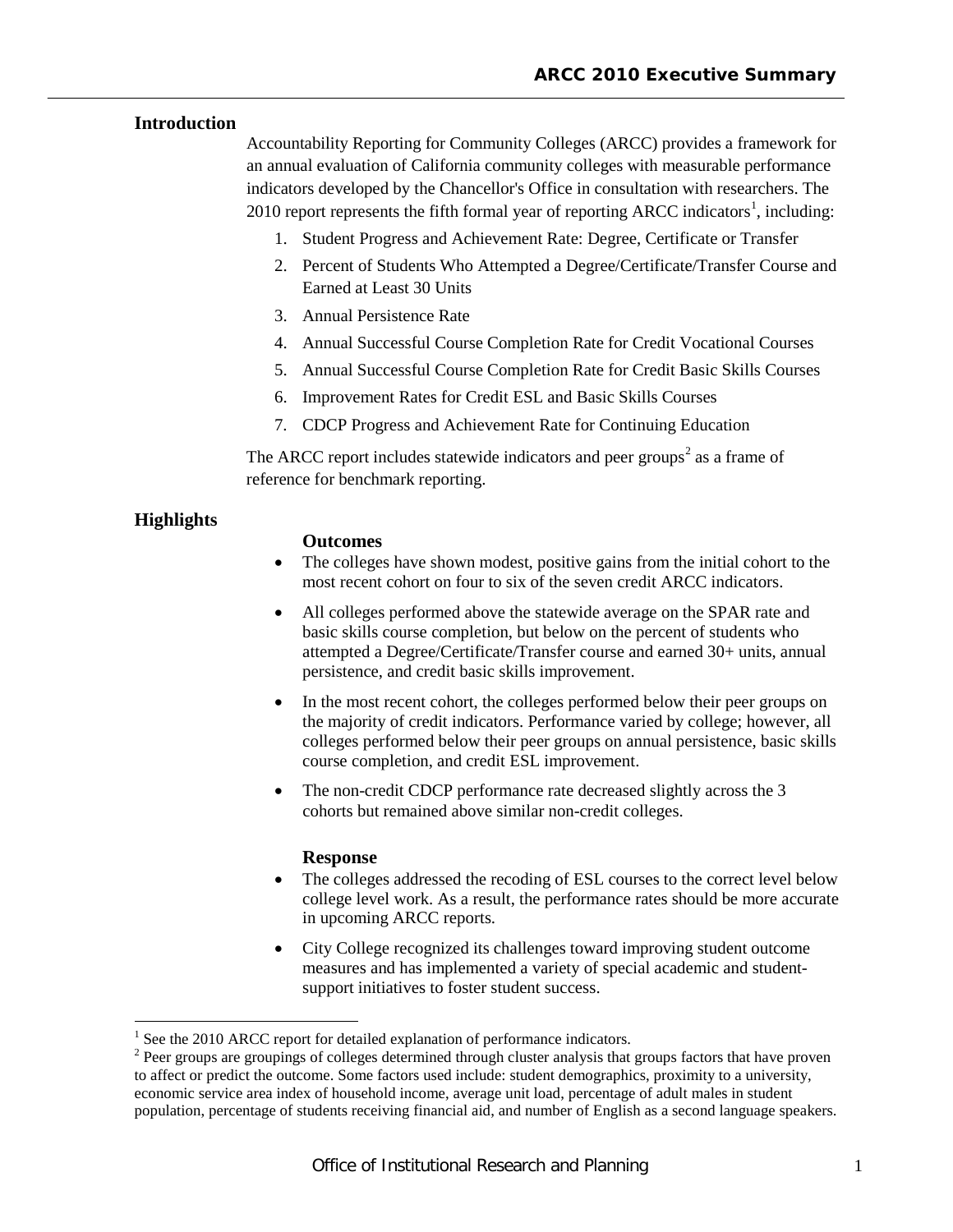- Mesa College strengthened and streamlined its strategic planning to be a more sustainable process of "continuous quality improvement" that uses performance indicators to collectively set institutional goals.
- Miramar College addressed its efforts toward increasing basic skills student outcomes through:
	- Research to learn what factors influence student outcomes
	- Greater faculty communication within levels of ESOL and basic skills English courses, with meetings before, during, and at the end of the semester
	- Standardized curriculum by levels

#### **Strategies for Improvement**

- City, Mesa, and Miramar have created strategies for improving ARCC indicators. Some strategies include:
	- Use of information from Program Review and SLO assessments to improve programs and services.
	- On-line tutoring, supplemental instruction and instructional assistants for basic skills math, English and ESOL
	- First Year Experience program and other Learning Communities (i.e., Puente, New Horizons, TRIO, and Umoja)
	- Academic Success Center (one-stop academic support center)
	- Proactive awarding of degrees (students with 45+ units contacted to meet w/ counselor to begin application process for graduation)
	- Professional staff development on best practices in student retention and basic skills instruction

#### **City College**

- Several of City College's performance indicators showed modest improvement from the initial cohort to the latest cohort being reported, including: the percent of students who earned at least 30 units, the annual successful course completion rate for credit basic skills courses, and improvement rates for credit ESL and credit basic skills courses.
- The annual successful course completion rate for credit vocational courses at City College remained steady across the three cohorts, while the City College student progress and achievement rate (SPAR) and the annual persistence rate decreased somewhat from the initial cohort to the most recent cohort.
- In the most recent cohort being reported, all the indicators revealed rates that fell below the peer group average by 2.2% to 18.7%.
- In its recent ARCC self-assessments (2009 and 2010) City College recognized its challenges toward improving student outcome measures and has implemented a variety of special academic and student-support initiatives to foster student success.